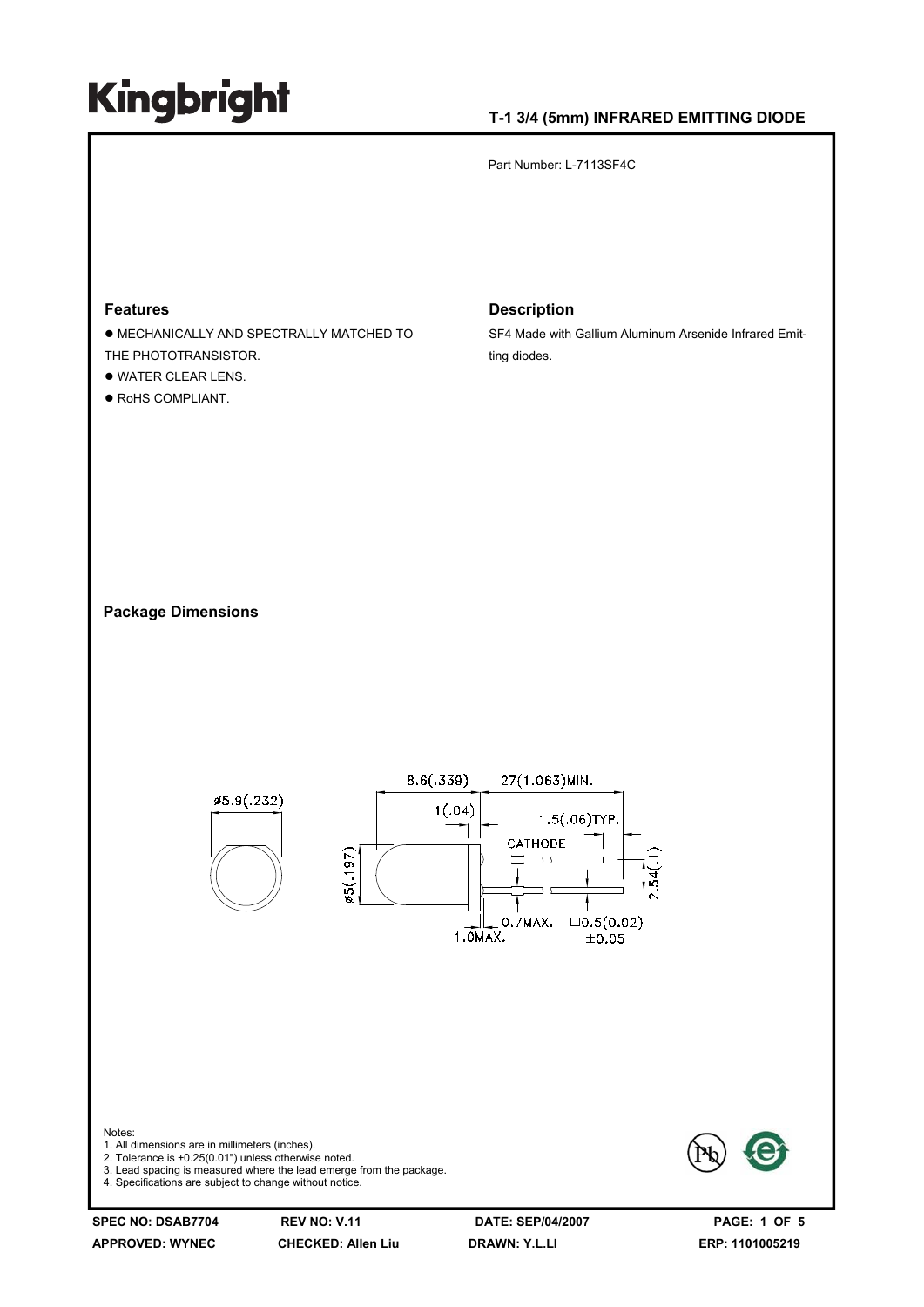#### **Selection Guide**  Part No. **Dice Dice Lens Type Po (mW/sr) [2] @ 20mA \*50mA Viewing Angle [1] Min. Typ. 2θ1/2**  L-7113SF4C SF4 (GaAIAs) WATER CLEAR 7 20  $*10$   $*30$ 20°

Notes:

1. θ1/2 is the angle from optical centerline where the luminous intensity is 1/2 the optical centerline value.

2. \* Luminous intensity with asterisk is measured at 50mA;Radiant Intensity/ luminous flux: +/-15%.

#### **Electrical / Optical Characteristics at TA=25°C**

| <b>Parameter</b>         | P/N             | Symbol              | Typ. | Max. | <b>Units</b> | <b>Test Conditions</b> |
|--------------------------|-----------------|---------------------|------|------|--------------|------------------------|
| Forward Voltage [1]      | SF <sub>4</sub> | VF                  | 1.3  | 1.6  | v            | $IF=20mA$              |
| <b>Reverse Current</b>   | SF <sub>4</sub> | <b>IR</b>           |      | 10   | uA           | $V_R = 5V$             |
| Capacitance              | SF <sub>4</sub> | C                   | 90   |      | рF           | $V_F = 0V$ ; f = 1MHz  |
| Peak Spectral Wavelength | SF <sub>4</sub> | λP                  | 880  |      | nm           | $IF=20mA$              |
| Spectral Bandwidth       | SF <sub>4</sub> | $\Delta\lambda$ 1/2 | 50   |      | nm           | $IF=20mA$              |

Note:

1. Forward Voltage: +/-0.1V.

#### **Absolute Maximum Ratings at TA=25°C**

| <b>Parameter</b>             | Symbol              | SF <sub>4</sub> | <b>Units</b> |  |  |
|------------------------------|---------------------|-----------------|--------------|--|--|
| Power dissipation            | P <sub>T</sub>      | 80              | mW           |  |  |
| DC Forward Current           | l۴                  | 50              | mA           |  |  |
| Peak Forward Current [1]     | <b>iFS</b>          | 1.2             | A            |  |  |
| <b>Reverse Voltage</b>       | VR.                 | 5               | V            |  |  |
| <b>Operating Temperature</b> | TA                  | $-40$ To $+85$  | °C           |  |  |
| Storage Temperature          | <b>TSTG</b>         | $-40$ To $+85$  | °C           |  |  |
| Lead Solder Temperature [2]  | 260°C For 3 Seconds |                 |              |  |  |
| Lead Solder Temperature [3]  | 260°C For 5 Seconds |                 |              |  |  |

Notes:

1. 1/100 Duty Cycle, 10μs Pulse Width.

2. 2mm below package base.

3. 5mm below package base.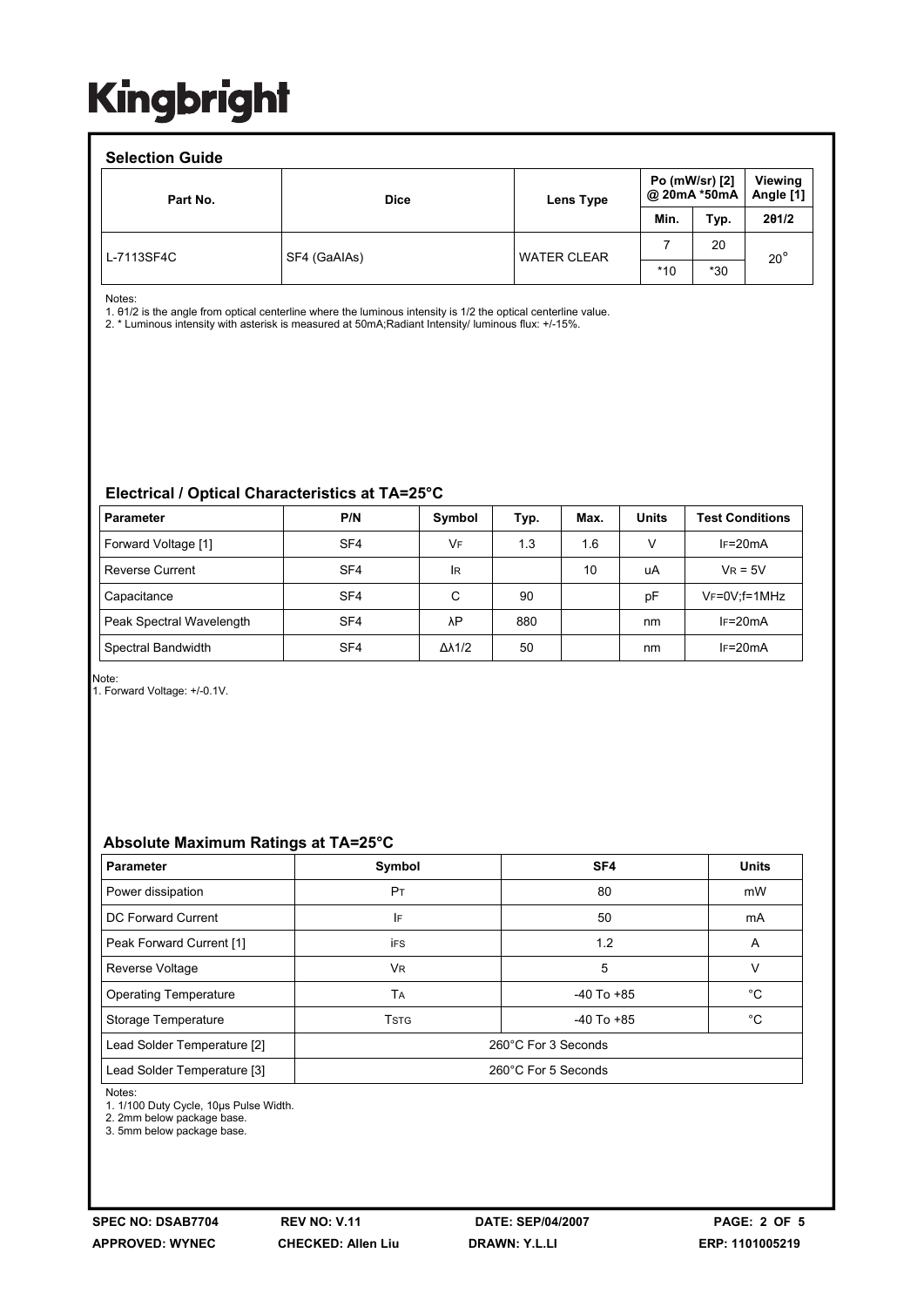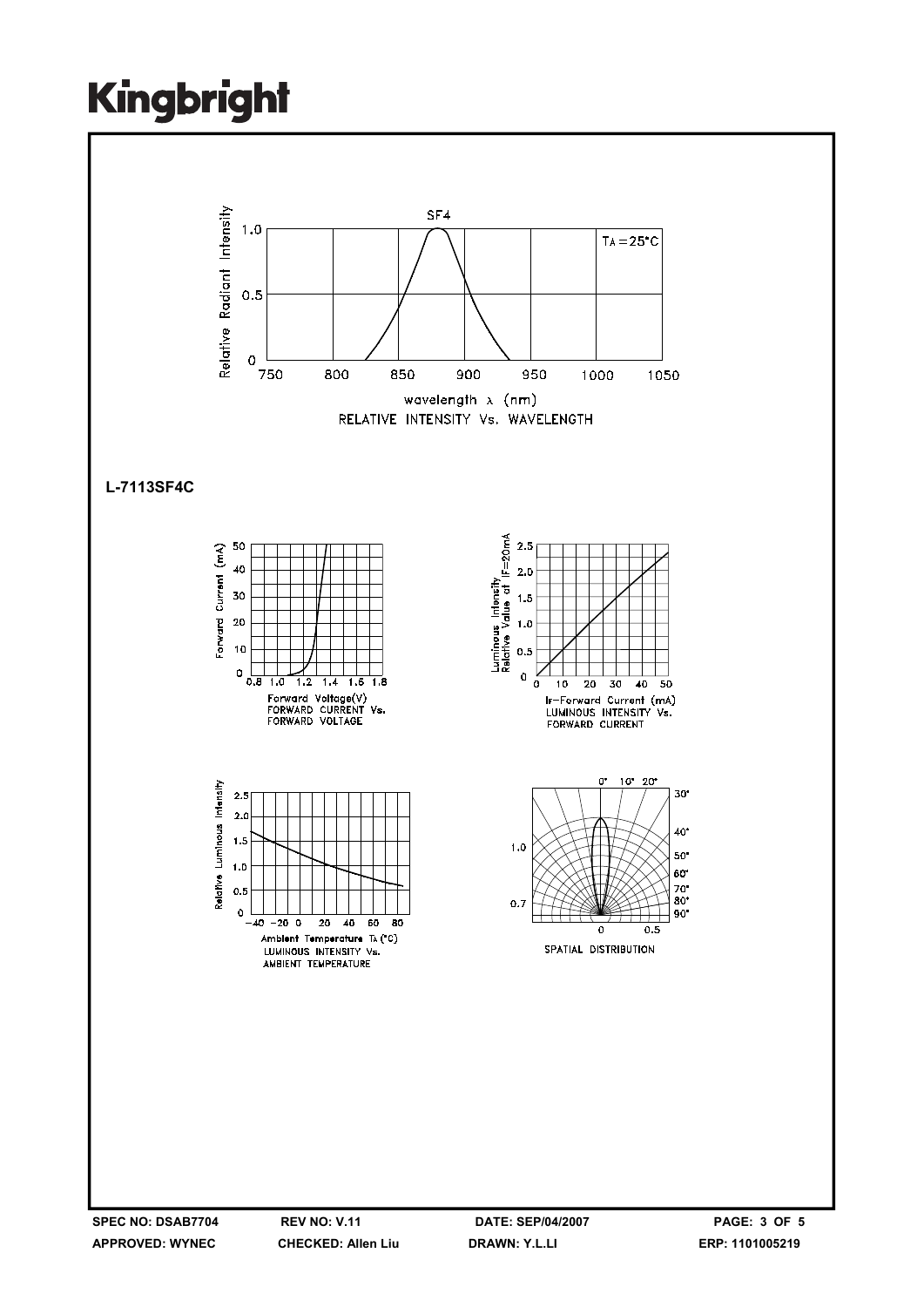### **IFD MOUNTING METHOD**

1. The lead pitch of the LED must match the pitch of the mounting holes on the PCB during component placement. Lead-forming may be required to insure the lead pitch matches the hole pitch. Refer to the figure below for proper lead forming procedures.  $(Fiq. 1)$ 



" ( )" Correct mounting method  $" \times"$  Incorrect mounting method Note 1-2 : Do not route PCB trace in the contact area between the leadframe and the PCB to prevent short-circuits.

2. When soldering wire to the LED, use individual heat-shrink tubing to insulate the exposed leads to prevent accidental contact short-circuit.  $(Fiq. 2)$ 



3. Use stand-offs (Fig. 3) or spacers (Fig. 4) to securely position the LED above the PCB.